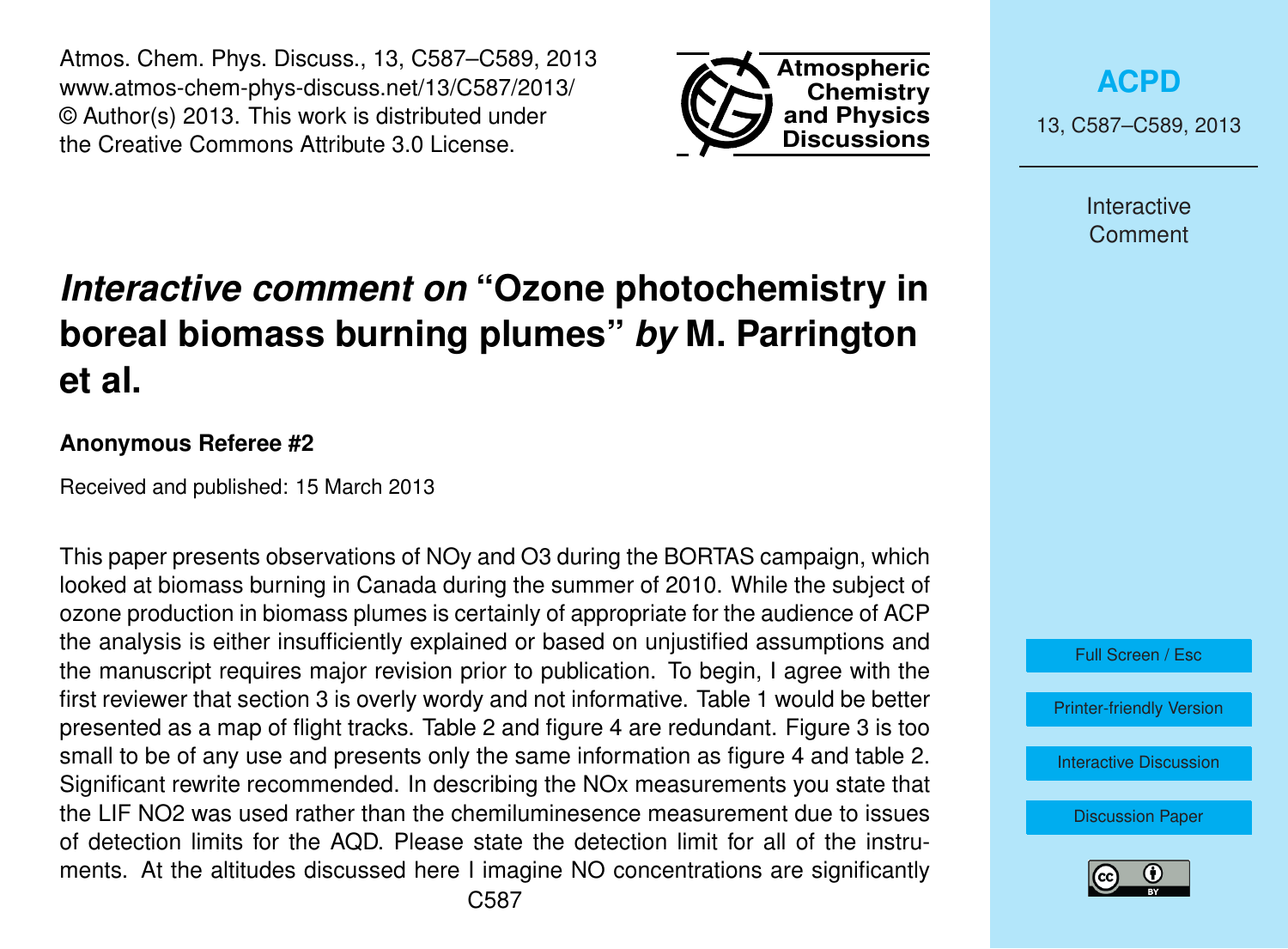lower than those of NO2 and your later discussions of the steady state calculation of the NO/NO2 ratio and subsequent calculation of HOx and ROx are entirely dependent on having a reliable measurement of NO. In the discussion of the measurements the authors need to prove that the detection limit of the NO measurement is adequate for the subsequent calculations to be meaningful. Similarly, please describe how you obtain the precisions for the TD-LIF measurements of NOz species. Doesn't it depend on the concentrations of the other species which are contributing to the subtracted NO2 species? In your discussion of the photochemical ages, your analysis is dependent on every fire having the same emission ratios of the various NMHC compounds used in your analysis. Please include references justifying this assumption. To calculate the "mixing line", how did you determine the appropriate ratios of these compounds in background air? Also the text does not make clear what the significance of the fact that the ages lie between the mixing and chemistry lines. Does that indicate that mixing is responsible for a significant fraction of the chemical composition of the measured plumes? If so I believe that negates good portion of the rest of your analysis. The calculation of delta(O3)/delta(CO) ratios should include some discussion of the uncertainties of the assumed background concentrations and the impacts that these uncertainties have on your conclusions. For example, based on the histogram of observed O3 concentrations, it seems that a valid background could be the median value of the lower-concentration lobe, which would be a bit lower than the 25th percentile value. Also, based on the statistics of observed ozone values for each flight it seems that the background concentration is likely not the same for every flight day. In your discussion of ozone production efficiency please define ozone production efficiency and reference appropriate previous work such as Ryerson et al. JGR 1998. In the same section you show an astounding number of graphs where OPE is lower in plumes with high aerosol loading but you offer no potential explanations for why this might be. You do offer hypotheses in the conclusions but this lack of explanation should be highlighted in the text where the figures are being discussed. Also I do not think you have proved that you can neglect the possibility of dry, high O3, low NOz, low particle air is simply

13, C587–C589, 2013

Interactive **Comment** 

Full Screen / Esc

[Printer-friendly Version](http://www.atmos-chem-phys-discuss.net/13/C587/2013/acpd-13-C587-2013-print.pdf)

[Interactive Discussion](http://www.atmos-chem-phys-discuss.net/13/1795/2013/acpd-13-1795-2013-discussion.html)

[Discussion Paper](http://www.atmos-chem-phys-discuss.net/13/1795/2013/acpd-13-1795-2013.pdf)